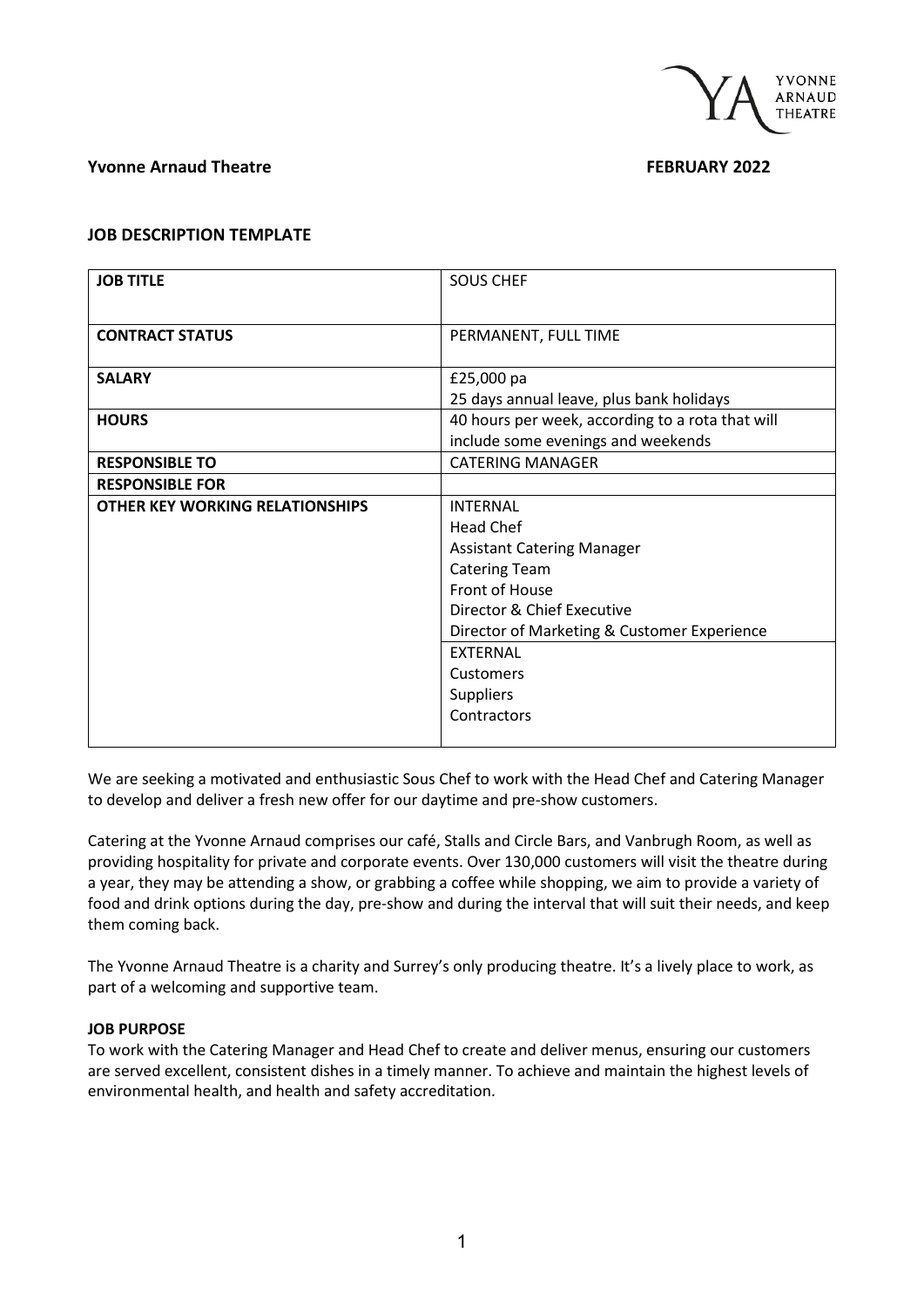## **DUTIES & RESPONSIBILITIES**

- Cooking and preparing high quality dishes, as advised by the Head Chef, in timely manner
- Assisting the Head Chef to create menu items, recipes and develop dishes
- Supervising kitchen stations as required
- Supervising, motivating and working closely with the kitchen and wider catering teams
- Assisting with stocktaking, and stock control
- Being responsible for food hygiene practices
- Ensuring food quality and excellent standards are maintained for all dishes created
- Ensuring the kitchen meets all regulations including sanitary and food safety guidelines
- Standing in for the Head Chef as required

#### **Other**

- Demonstrate an understanding of the Theatre's values, ethos and mission and to promote these through everyday practice in the role.
- Comply with all legislative, regulatory and policy requirements as appropriate
- Comply with the Theatre's Financial Regulations and financial management procedures
- Observe the policies, procedures and practices of Health & Safety in all aspects of the role
- Demonstrate the value and importance of equality and diversity in every aspect of the Theatre's work, and show commitment through everyday practice in the role
- Work in accordance with, and promote the Theatre's environmental sustainability policy and practices
- Work continuously to improve individual knowledge, skills and behaviours for the current role and for the longer-term, gaining appropriate professional qualifications/accreditation and maintaining membership of appropriate professional bodies as appropriate
- Participate in Theatre events including when these are held in the evenings, at weekends or otherwise outside of normal working hours.
- Undertake such other duties as may reasonably be required from time to time

|                           | <b>ESSENTIAL</b>                                                                                                                                                          | <b>DESIRABLE</b>             |
|---------------------------|---------------------------------------------------------------------------------------------------------------------------------------------------------------------------|------------------------------|
| <b>SKILLS / ABILITIES</b> | Demonstrable kitchen skills                                                                                                                                               | Experience in a similar role |
| <b>KNOWLEDGE</b>          | Environmental Health legislation<br>Manual handling techniques<br>Awareness of Control of<br>Substances Hazardous to Health<br>Regulations (COSHH) and chemical<br>safety |                              |

# **PERSON SPECIFICATION**